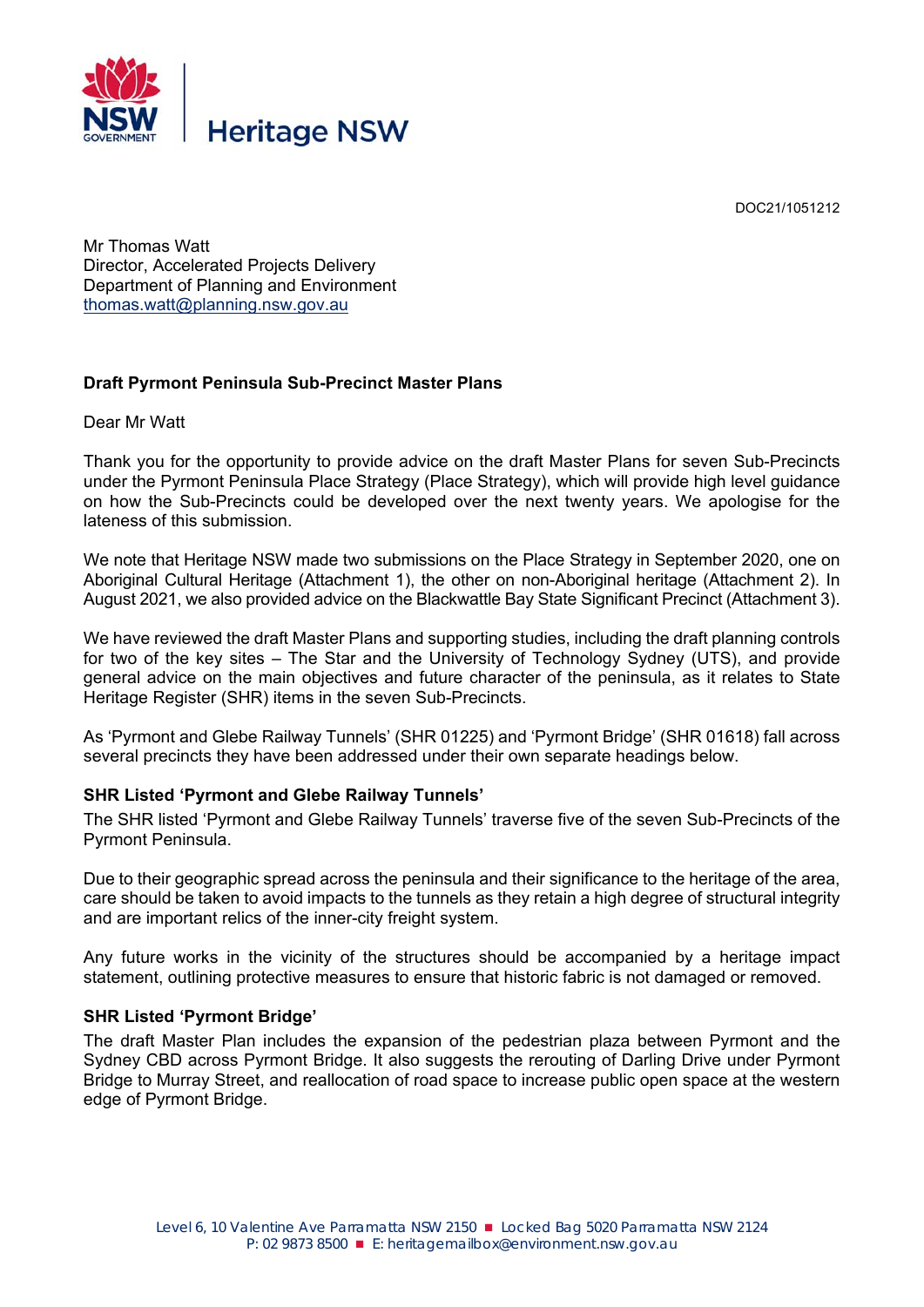While we support plans to improve the pedestrian experience, particularly at this critical gateway to the Pyrmont Peninsula, we recommend that care is taken to avoid impact to the historic fabric and structural integrity of Pyrmont Bridge.

The Master Plan for The Star proposes a 6-star hotel to be developed at the northern end of the existing casino site – the 'North Tower', with a proposed maximum height of RL110 (105 metres). A second tower is proposed at 37-69 Union Street – the 'Union Street Tower'. This second tower will also be the site of 'Metro Site East' – one of two proposed entries to the Pyrmont Metro Station.

This proposed tower at Union Street will be highly visible from the SHR listed 'Pyrmont Bridge'. We recommend that development proposals analyse significant public views, many of which have been identified in the Urban Design Report and supported by a Visual Impact Assessment. Particular attention is drawn to the views along Union Street in both directions to Pyrmont Bridge and Union Square.

# **Pyrmont Village Sub-Precinct**

Pyrmont Village is the heart of the wider peninsula and plays a critical role in the cohesion of the surrounding neighbourhoods. Maybanke Park and Elizabeth Healy Reserve are identified as special character areas with the potential for urban renewal, expanded pedestrian plaza and connectivity to the future metro station.

SHR listed items in Pyrmont Village include:

- 'Pyrmont Post Office' (SHR 01440), also identified as a Commonwealth Heritage Place, and
- part of 'Pyrmont and Glebe Railway Tunnels'.

'Metro Site West', one of two proposed entries to the Pyrmont Metro Station, is in the Pyrmont Village Sub-Precinct. It will include a station building, but no additional development. A maximum height limit of RL 37.75 (22 metres) is proposed.

Future development proposals should be carefully formulated to avoid impacts on significant views and setting of the SHR item. We recommend that new buildings in the precinct respond to the existing scale and character of heritage items in the vicinity.

## **Pirrama Sub-Precinct**

This industrial headland precinct includes a range of mid to high rise development, with an active foreshore connected by parks and promenades.

The Pirrama Sub-Precinct includes the following SHR listed items:

- 'Old Pyrmont Cottages' (SHR 01986)
- part of 'Pyrmont and Glebe Railway Tunnels', and
- part of 'Glebe Island Bridge' (SHR 01914).

Two main character areas are identified in the draft Master Plan - these include Bowman Street and John Street Square. The draft Master Plan proposes the expansion of John Street Square, along Harris Street, to improve pedestrian access throughout the Sub-Precinct.

The proposed expansion areas are close to the SHR listed cottages, as such care should be taken to avoid impacts, both physical and visual, to these cottages.

The draft Master Plan identified opportunities for repurposing the Glebe Island Bridge to link the Pyrmont Peninsula with Bays West. The bridge holds historical significance at a State level for being one of only two swing-span bridges in Australia, with associations to the reputable bridge designer, Percy Allan. The Heritage Council of NSW has actively supported conversations with Government about the retention, conservation, and adaptive reuse of this significant asset which is rare nationally. Any proposal to 'repurpose' the bridge should avoid adverse impacts on the identified SHR listed values of the item and involve the close engagement of the Heritage Council and Heritage NSW.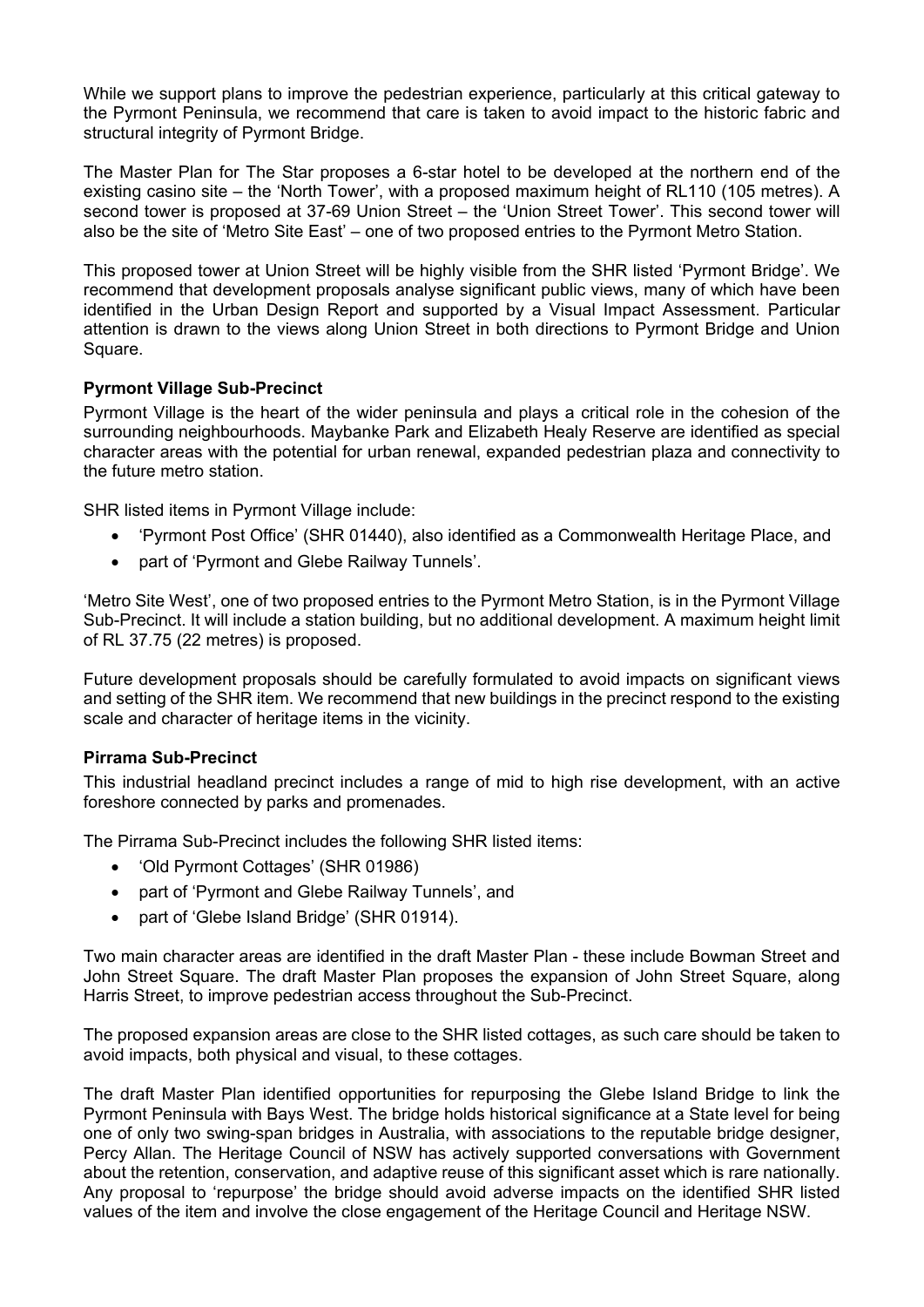While we support the vision for improved connectivity between Bays West and the peninsula, care should be taken to protect the historic fabric and structural integrity of the bridge, and views from it and to it. Future investigations should explore various concept designs to ensure the best possible heritage outcome, and urgent attention to its current structural condition, including all in-water components.

# **Darling Island Sub-Precinct**

The Darling Island Sub-Precinct includes two special character areas, being Pyrmont Bay Park and Union Street. The draft Master Plan highlights opportunities to create better waterfront connection by upgrading existing footpaths, enhancing green spaces, upgrades to wharf and ferry terminals, as well as the creation of a civic spine along Union Street with access to the future metro station.

The Darling Island Sub-Precinct includes the following SHR listed items:

- 'Royal Edward Victualling Yard' (REVY) (SHR 01855)
- part of 'Pyrmont Bridge', and
- part of 'Pyrmont and Glebe Railway Tunnels'.

## **Tumbalong Park Sub-Precinct**

Tumbalong Park is a harbourside precinct used primarily for events and recreational purposes. It includes several heritage items with links to Sydney's maritime history.

The Tumbalong Park Sub-Precinct includes the following SHR listed items:

- 'Darling Harbour Woodward Water Feature' (SHR 01933)
- 'The Carousel' (SHR 01620), and
- part of 'Pyrmont Bridge'.

State heritage listed items like Bridge and 'The Carousel' are important visual landmarks in the precinct. Future development proposals for the area should not encroach upon these items nor obstruct significant views. Future development should retain the significant view corridors identified in the Urban Design Report.

## **Wentworth Park Sub-Precinct**

Wentworth Park is a parkside community characterised by historic warehouses and terraces.

The Wentworth Park Sub-Precinct includes the following SHR listed items:

- 'Sewage Pumping Station 1' (SHR 01336)
- 'Glebe Railway Viaduct' (SHR 01034), and
- part of 'Pyrmont and Glebe Railway Tunnels'.

Jones Street has been identified as a special character area and a key peninsula connector that spans both the northern and southern end of the Pyrmont Peninsula. We support the activation of this area through new public amenities, play spaces and art installations. The proposed adaptive reuse of local heritage items such as the Old Wool Stores would benefit the community and enhance the prominence of these heritage items.

The draft Master Plans for the Sub-Precinct are a substantial distance to the east of the Glebe Railway Viaduct, as such we do not consider that they will have an impact on this SHR item.

## **Ultimo Sub-Precinct**

Located at the edge of Central Station, the Ultimo Sub-Precinct is a centre for creativity and learning. Three special character areas have been identified through the Master Planning process. These include the Powerhouse, Goods Line North and Goods Line South.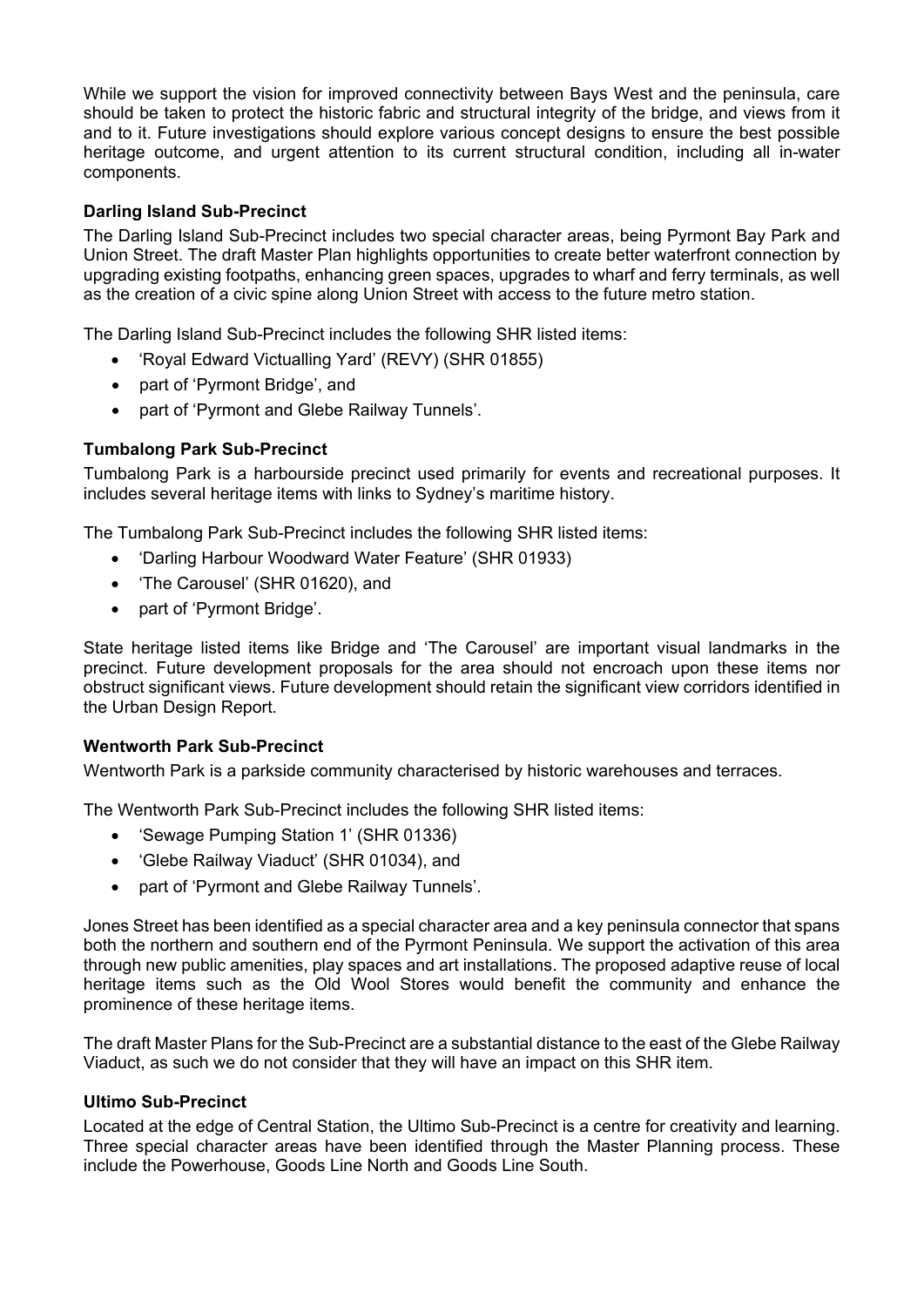The Ultimo Sub-Precinct includes the following SHR listed items:

- 'Ultimo Post Office' (SHR 00502)
- 'Ultimo Road Railway Underbridge' (SHR 01062), and
- 'Ultimo Power House' (Powerhouse Museum) (SHR 02045).

UTS is identified as one of the four key sites in the peninsula. It went through a separate Master Planning process involving multiple sessions with the State Design Review Panel. Heritage NSW supports the proposal for a 250-bed Indigenous Residential College on Harris Street in Ultimo. A height limit of RL68 (65 metres) is proposed for this development. There are no SHR listed items close to the site.

## **Blackwattle Bay Sub-Precinct**

This Sub-Precinct includes three special character areas, Carmichael Park, Bank Street and Pyrmont Bridge Road.

The Blackwattle Bay Sub-Precinct includes the following SHR listed items:

part of the 'Pyrmont and Glebe Railway Tunnels'.

As we have provided advice on this Sub-Precinct in relation to the State Significant Precinct proposal (at Attachment 3), we draw the Department's attention to the advice provided in that response.

### **Aboriginal Cultural Heritage**

In our previous Aboriginal Cultural Heritage advice on the Place Strategy (see Attachment 1), we noted several recommendations, including that a full Aboriginal Cultural Heritage Assessment Report (ACHAR) be prepared in accordance with Heritage NSW guidelines to identify Aboriginal cultural heritage values that exist across the Peninsula, and that consultation with Aboriginal people must be undertaken and documented. It appears that some of these recommendations still need to be actioned.

Our previous Aboriginal Cultural Heritage advice on the Place Strategy is provided below at Attachment 1.

## **Heritage Impact**

We recommend that future development proposals near to SHR items should be informed by a Statement of Heritage Impact (SOHI), prepared in accordance with Heritage NSW guidelines:

 Statements of Heritage Impact – heritage.nsw.gov.au/assets/Uploads/a-z-publications/s-u/Statements-of-Heritage-Impact.pdf

The SOHI should address the impacts of such proposals on the heritage significance of the SHR items and include the following:

- Identification of all heritage items (state and local) within and in the vicinity of the development site including built heritage, landscapes and archaeology, their detailed mapping, and assessment why the items are of heritage significance;
- compliance with relevant Conservation Management Plans;
- the potential impacts of the proposal on heritage items including visual impacts such as impact on views and setting;
- proposed measures to mitigate the impact on the heritage significance or cultural heritage values of the items; and
- justification for any proposed changes to the heritage fabric or landscape elements and why more sympathetic solutions are not viable, including any options analysis.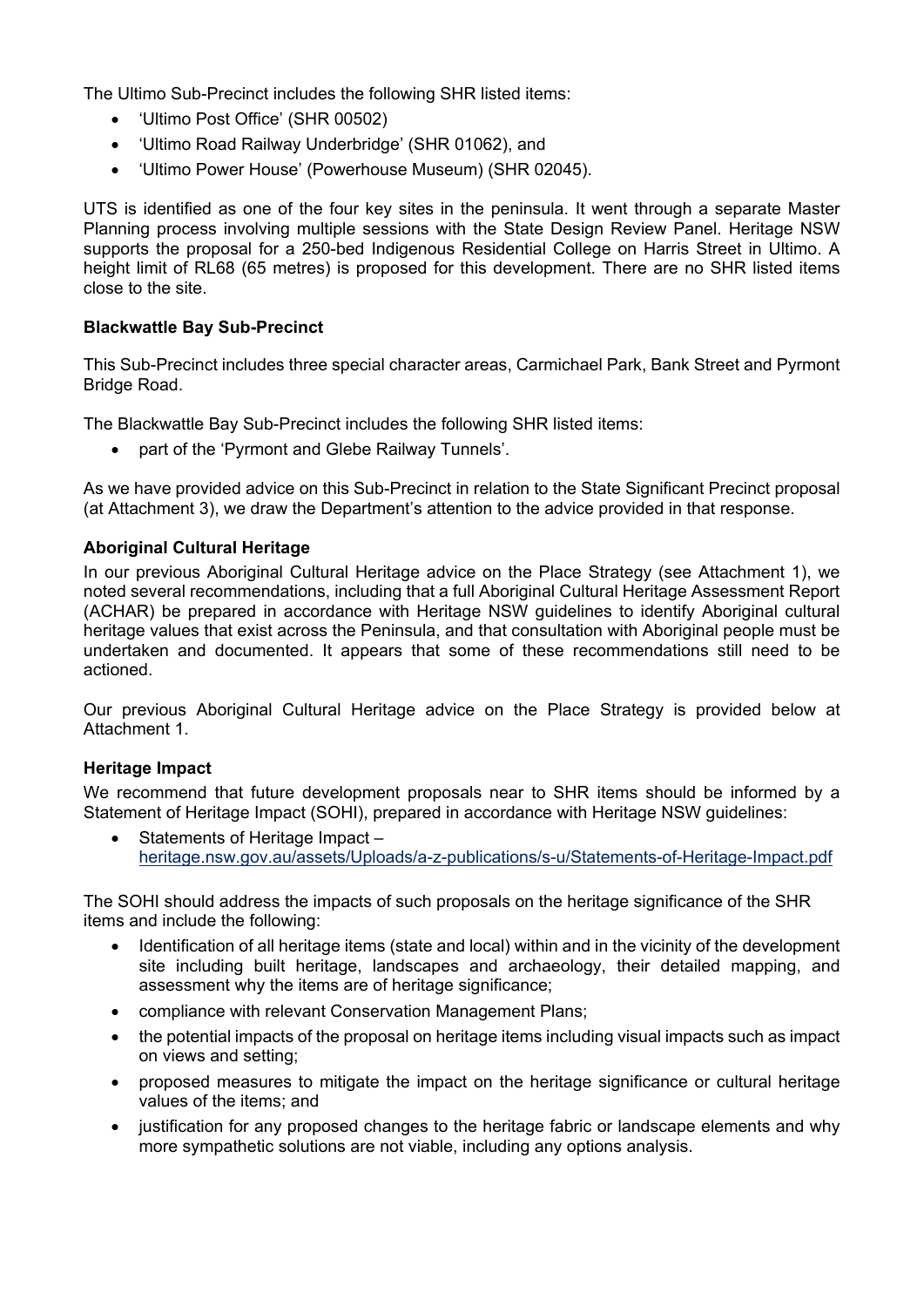## **Historical Archaeology**

Given the rich and diverse history of the area, there is potential for archaeological resources in many parts of the Pyrmont Peninsula. Any development which may involve excavation may require an Historical Archaeological Assessment under the *Heritage Act 1977*.

If required, a Historical Archaeological Assessment should be also prepared to inform the Research Framework and Archaeological Management Plan identified in the Heritage Study. This should be prepared by a suitably qualified historical archaeologist in accordance with Heritage NSW guidelines:

- Archaeological Assessments (1996) heritage.nsw.gov.au/assets/Uploads/files/archaeological-assessments-guidelines.pdf
- Assessing Significance for Historical Archaeological Sites and Relics (2009) heritage.nsw.gov.au/assets/Uploads/a-z-publications/a-c/Assessing-Significance-A-Historical-Archaeological-Sites-and-Relics.pdf

### **Heritage Interpretation**

Opportunities for interpretation of the heritage buildings and structures associated with the working harbour history should be explored as part of future development proposals.

If you have any questions on this matter please contact Stela Razzaque, Senior Planning Officer, Heritage Assessments at Heritage NSW by email at stela.razzaque@environment.nsw.gov.au or by phone on 02 8229 2905.

Yours sincerely

I unsthy Smith

**Tim Smith OAM Director, Heritage Assessments Heritage NSW**  As delegate of the Heritage Council of NSW and for Heritage NSW 1 April 2022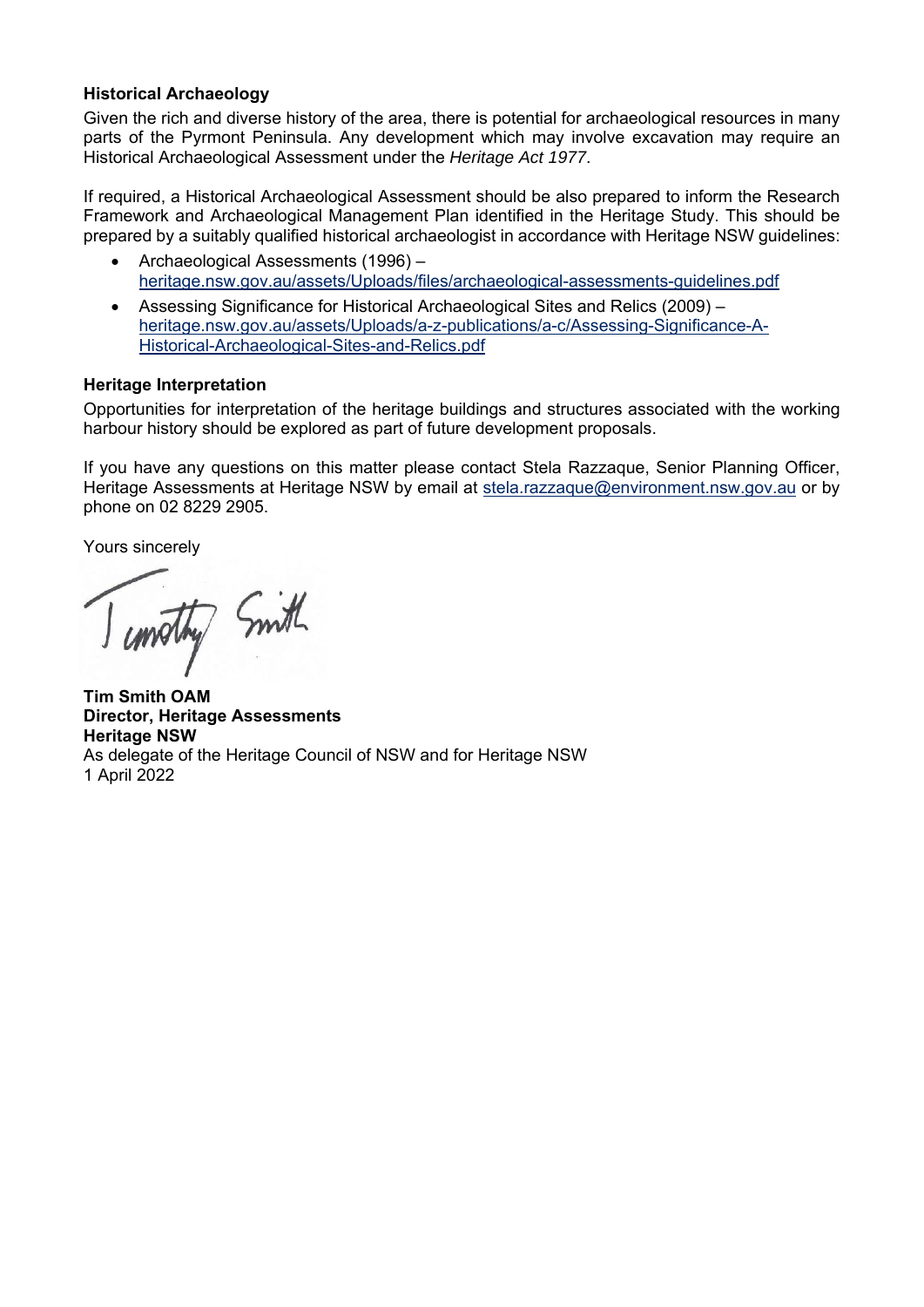# **Attachment 1 – Previous advice on Place Strategy – Aboriginal Cultural Heritage**



Our ref: DOC20/695702-3

Mr Lee Mulvey Project Director, Pyrmont Peninsula Place Strategy Place, Design and Public Space Department of Planning, Industry and Environment lee.mulvey@planning.nsw.gov.au

#### **Pyrmont Peninsula Place Strategy**

Dear Mr Mulvey

Thank you for the opportunity to comment on the draft *Pyrmont Peninsula Place Strategy* (draft Strategy).

We have reviewed the draft Strategy and *Indigenous Cultural Heritage Report* and provide the following comments in relation to Aboriginal cultural heritage matters.

### **Aboriginal Cultural Heritage**

The *Indigenous Cultural Heritage Report* dated July 2020, and prepared by Kelleher Nightingale Consulting Pty Ltd, provides a good basis to inform the Strategy on how best to incorporate Aboriginal cultural heritage values into future planning for the Peninsula. We support the findings of the report while also noting that further detailed Aboriginal cultural heritage assessment will be required for any future development proposed.

#### **Next steps for Aboriginal Cultural Heritage Assessment**

We support the key recommendations and next steps outlined on page 45 of the *Indigenous Cultural Heritage Report* including:

- The need to prepare a full Aboriginal Cultural Heritage Assessment Report (ACHAR) to identify and describe the Aboriginal cultural heritage values that exist across the Peninsula. This may include the need for surface survey and test excavation. The identification of cultural heritage values needs be conducted in accordance with the Code of Practice for Archaeological Investigation in NSW (OEH 2010), and be guided by the Guide to Investigating, Assessing and Reporting on Aboriginal Cultural Heritage in New South Wales (DECCW 2011) and consultation with Aboriginal Cultural Heritage Regulation staff of Heritage NSW.
- Consultation with Aboriginal people must be undertaken and documented in accordance with the Aboriginal Cultural Heritage Consultation Requirements for Proponents (DECCW 2010). The significance of cultural heritage values for Aboriginal people who have a cultural association with the land needs to be documented in the ACHAR.
- Any impacts on Aboriginal cultural heritage values need to be assessed and documented in the ACHAR. The ACHAR needs to demonstrate attempts to avoid impact upon cultural heritage values and identify any conservation outcomes. Where impacts are unavoidable, the ACHAR must outline measures proposed to mitigate impacts. Any objects recorded as part of the assessment must also be documented and notified to Heritage NSW.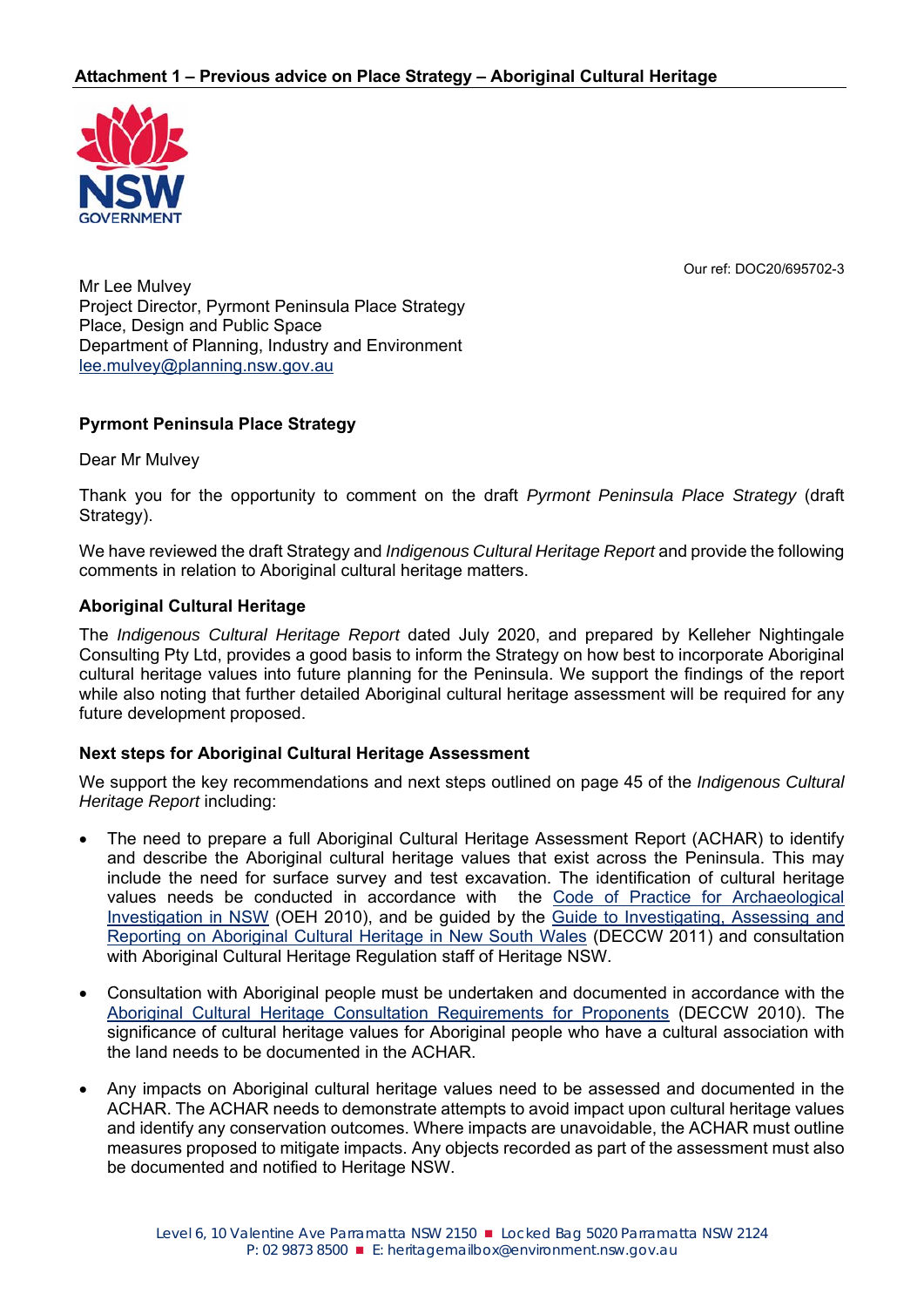The development of an Aboriginal Heritage Interpretation Strategy to acknowledge and celebrate the Peninsula's Aboriginal cultural heritage values.

If you have any questions, please do not hesitate to contact me by phone on 02 6229 7089 or via email at jackie.taylor@environment.nsw.gov.au.

Yours sincerely

**Jackie Taylor Senior Team Leader, Aboriginal Heritage Regulation – South Heritage NSW** 

14 September 2020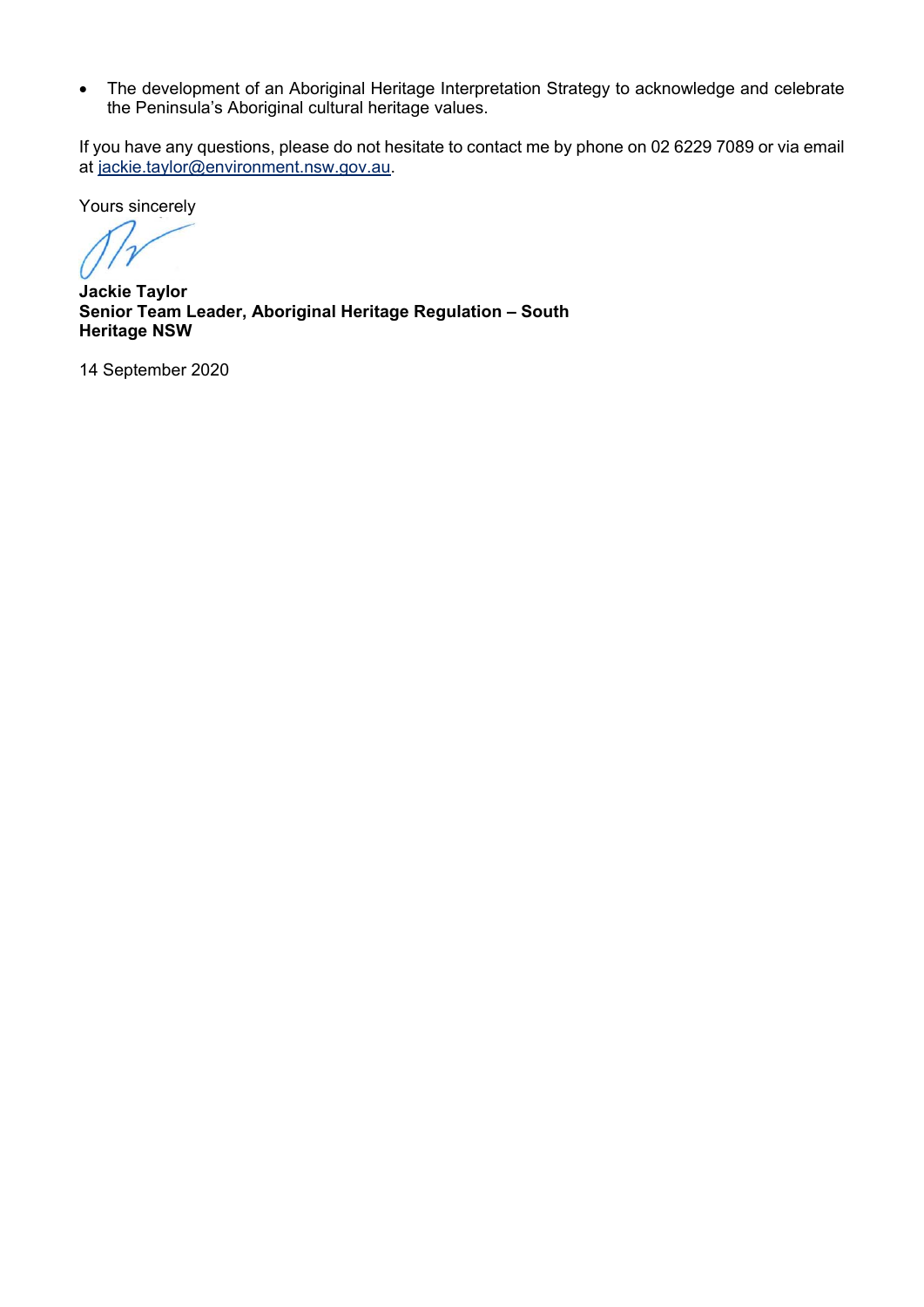

Our ref: DOC20/681416

Mr Lee Mulvey Project Director, Pyrmont Peninsula Place Strategy Place, Design and Public Space Department of Planning, Industry and Environment lee.mulvey@planning.nsw.gov.au

## **Draft Pyrmont Peninsula Place Strategy**

Dear Mr Mulvey

Thank you for the opportunity to provide comment on the draft Pyrmont Peninsula Place Strategy (draft Strategy) prepared by the Department of Planning, Industry and Environment (the Department).

We have reviewed the draft Strategy and the supporting Non-Indigenous Cultural Heritage Study (Heritage Study) prepared by GML Heritage and provide the following advice for your consideration.

### **State Heritage**

As well as 141 Local heritage items, three Heritage Conservation Areas and 15 s170 Register items, our records show that the Pyrmont Peninsula also contains the following items identified on the State Heritage Register (SHR):

- the Commonwealth Heritage Place and State Heritage Register item 'Pyrmont Post Office' (SHR 01440), and
- a further 13 State Heritage Register items:
	- 'Old Pyrmont Cottages' (SHR 01986)
	- 'Royal Edward Victualling Yard' (SHR 01855)
	- 'Darling Harbour Woodward Water Feature' (SHR 01933)
	- 'South Steyne (S.S)' (SHR 00755)
	- 'The Carousel' (SHR 01620)
	- 'Sewage Pumping Station 1' (SHR 01336)
	- 'Ultimo Post Office' (SHR 00502)
	- 'Ultimo Road Railway Underbridge' (SHR 01062)
	- 'Glebe and Wentworth Park Railway Viaducts' (SHR 01034)
	- part of 'Pyrmont and Glebe Railway Tunnels' (SHR 01225)
	- part of 'Pyrmont Bridge' (SHR 01618), and
	- part of 'Glebe Island Bridge' (SHR 01914), and
	- the recently listed 'Ultimo Power House' (Powerhouse Museum) (SHR 02045).

It is noted that the Heritage Study identified only ten SHR items, as opposed to the 14 identified above. The Heritage Study and draft Strategy should be updated to reflect this information.

Care must be taken to avoid impacts on the SHR items identified above, and consideration needs to be given as to how to mitigate any impacts where they are unavoidable. Heritage NSW can provide specific information and more detailed advice on the State Heritage Register items if required.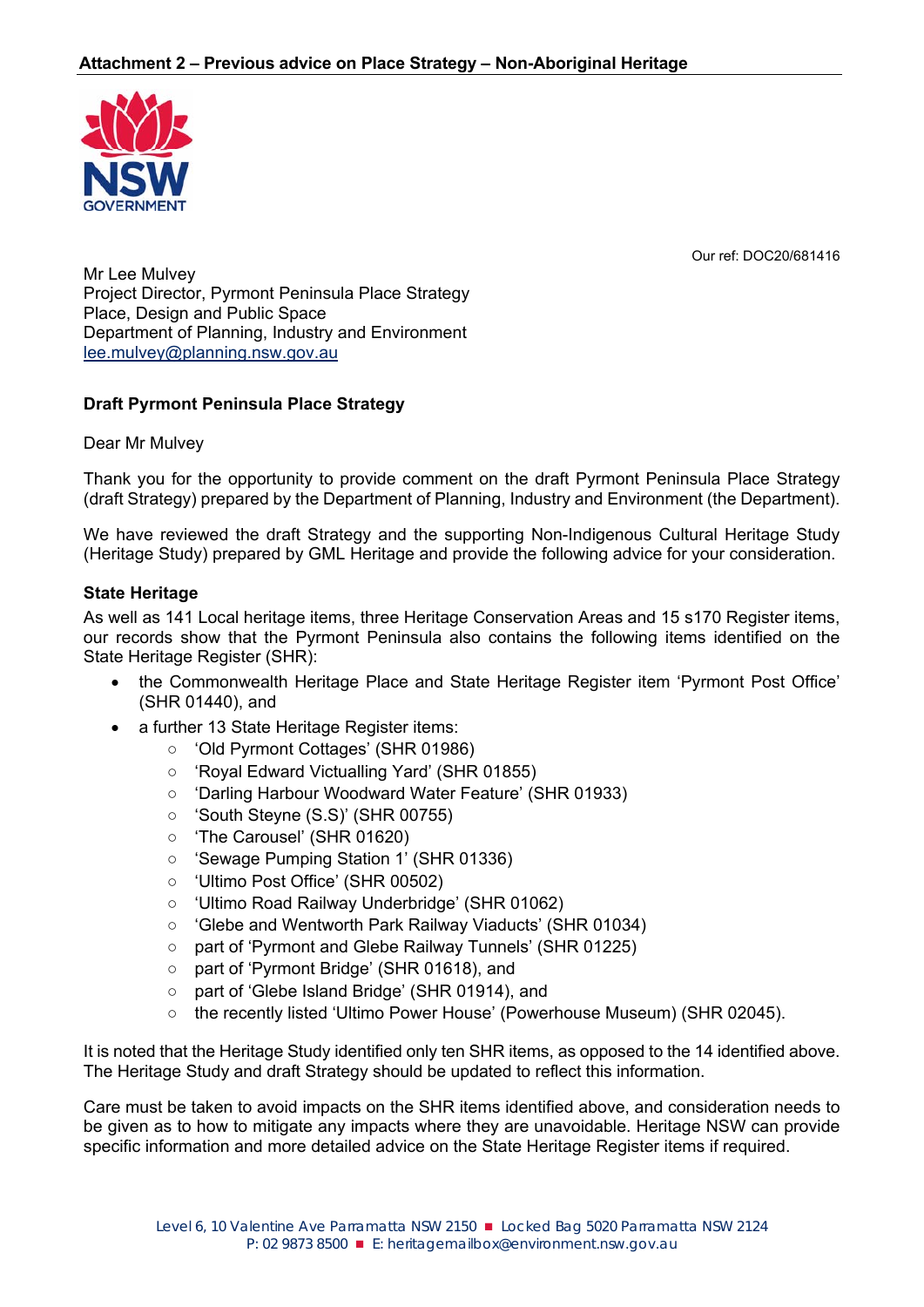# **Historical Archaeology**

A Historical Archaeological Assessment should be also prepared to inform the Research Framework and Archaeological Management Plan identified in the Heritage Study. This should be prepared by a suitably qualified historical archaeologist in accordance with Heritage NSW guidelines:

- Archaeological Assessments (1996) heritage.nsw.gov.au/assets/Uploads/files/archaeological-assessments-guidelines.pdf
- Assessing Significance for Historical Archaeological Sites and Relics (2009) heritage.nsw.gov.au/assets/Uploads/a-z-publications/a-c/Assessing-Significance-A-Historical-Archaeological-Sites-and-Relics.pdf

## **Heritage Initiatives**

Heritage NSW supports many of the heritage initiatives and actions which the Department has identified in the draft Strategy, including:

- an interpretive connection between Pyrmont and Glebe Island Bridges
- enhancement, adaptive reuse and improved access to heritage buildings, and reinstating views to and from the harbour and to protected heritage items
- encouraging the acknowledgement and celebration of Aboriginal heritage and culture and the working harbour history in new development and across the Peninsula
- making better use of the land beneath the Western Distributor for a range of uses, including showcasing art, history and heritage
- preserving the heritage character and form of Pyrmont Village and sensitively adapting heritage buildings, and rejuvenating Harris Street as the heritage spine of the precinct, and
- installation of heritage interpretive elements.

### **Heritage Guidance**

Heritage NSW has several publications which may be of assistance in addressing the heritage objectives of the draft Strategy. These publications are available online at heritage.nsw.gov.au/ search-for-heritage/publications-and-resources/.

## **Aboriginal Cultural Heritage**

Heritage NSW's Aboriginal Cultural Heritage Regulation team will provide separate advice in relation to Aboriginal heritage considerations under the *National Parks and Wildlife Act 1974*.

If you have any questions regarding this matter please contact James Sellwood, Senior Heritage Programs Officer, Heritage Programs at Heritage NSW, Department of Premier and Cabinet by phone on 02 9274 6354 or via email at james.sellwood@environment.nsw.gov.au.

Yours sincerely

**Rochelle Johnston Manager, Heritage Programs Heritage NSW**  As delegate of the Heritage Council of NSW 14 September 2020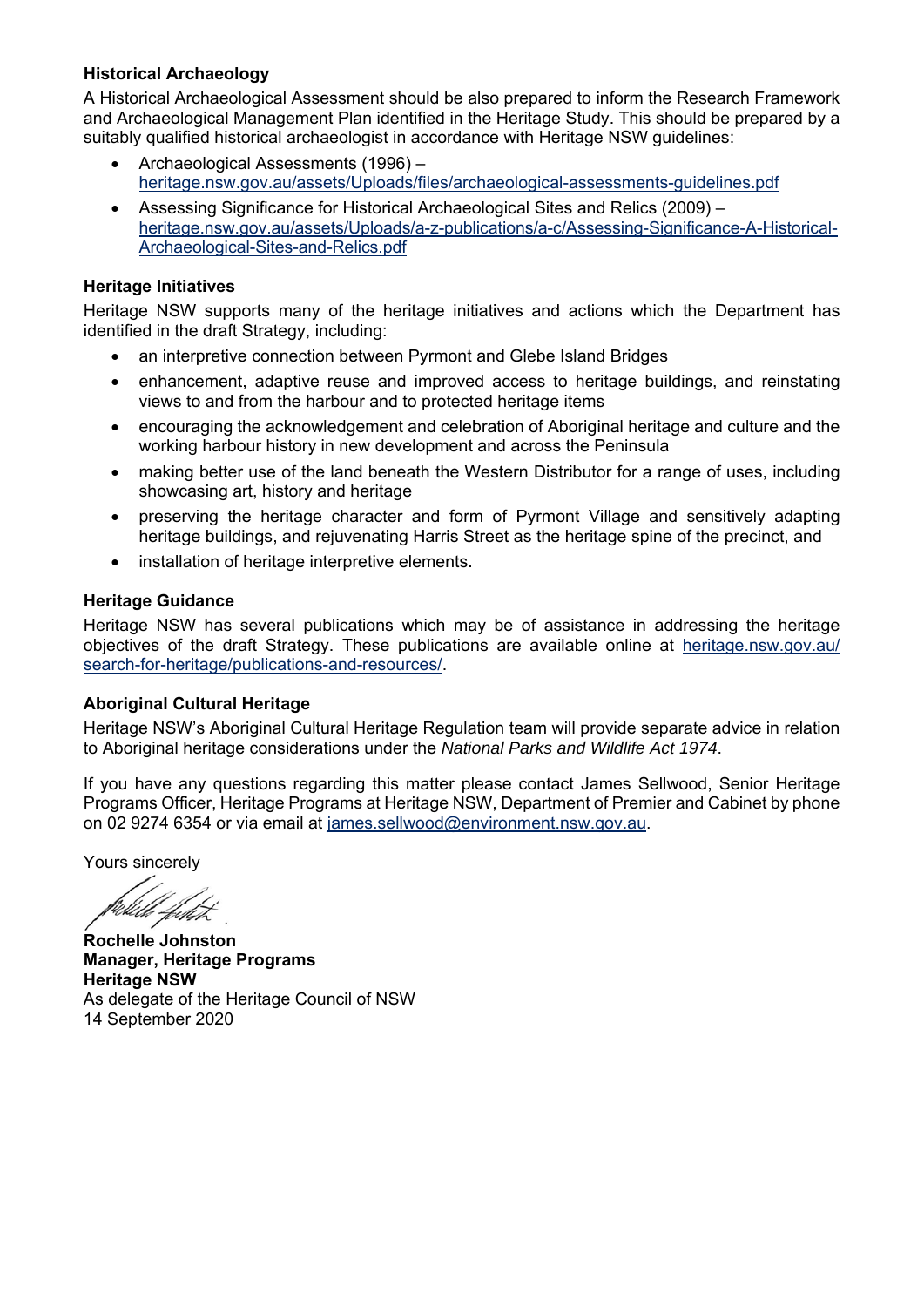

Our ref: DOC21/551185

Mr David McNamara Director, City of Sydney, Eastern Harbour City Greater Sydney, Place and Infrastructure Department of Planning, Industry and Environment eastern.harbourcity@planning.nsw.gov.au

Attention: Ms Palitia Woodruff. palitja.woodruff@planning.nsw.gov.au

## **State Significant Precinct – Blackwattle Bay**

### Dear Mr McNamara

Thank you for the opportunity to comment on the Blackwattle Bay State Significant Precinct Study (the Precinct Study) prepared by Infrastructure NSW.

Heritage NSW (as part of the former Office of Environment and Heritage) provided both Aboriginal cultural heritage and non-Aboriginal heritage study requirements for what was then known as the Bays Market District in 2017, including:

- a heritage assessment that investigates the history, physical evidence and significance of features within the study area, to identify and conserve local or greater heritage features
- a Maritime Archaeological and Heritage Assessment (desktop and possible underwater survey) that assesses the significance of buried or submerged maritime heritage sites
- an Aboriginal cultural heritage study to identify and describe Aboriginal cultural heritage values across the whole area that will be affected by the development and document these in the study, and that consultation with Aboriginal people must be undertaken and documented, and
- provide an interpretation plan having particular regard to the precinct's relationship with nearby heritage items in accordance with *Interpreting Heritage Places and Items Guidelines*.

We note that the above requested studies and other associated studies have been prepared in support of the Precinct Study. We have reviewed these documents and make the following comments:

## **Aboriginal cultural heritage considerations under the** *National Parks and Wildlife Act 1974*

We have reviewed the Heritage Interpretation Strategy as well as the following Aboriginal cultural heritage documents prepared to inform the Precinct Study:

- Aboriginal Cultural Heritage Assessment Report
- Connecting with Country Framework for Tjerruing Blackwattle Bay, and
- Aboriginal Cultural Advice and Community Engagement Findings Report.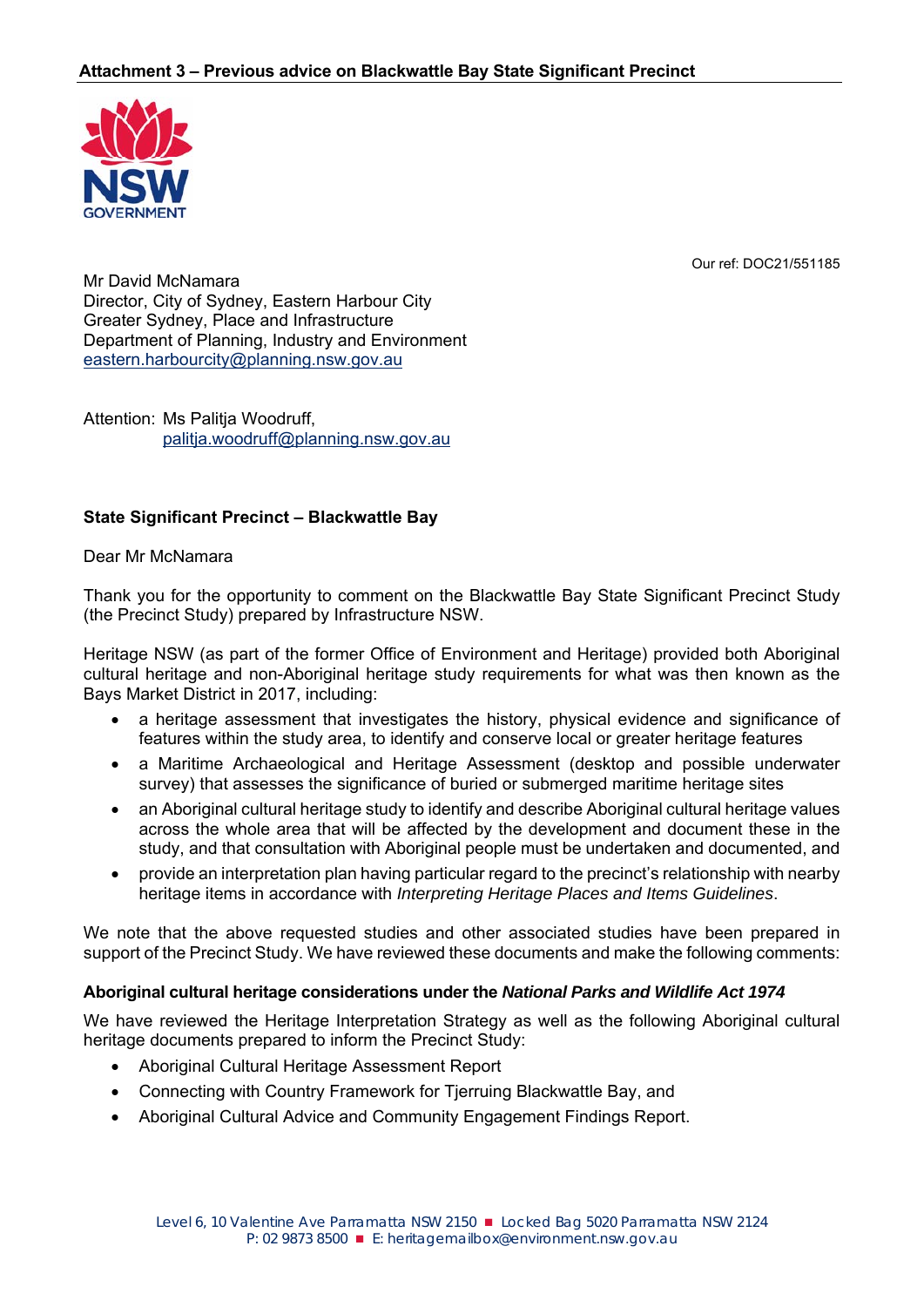We consider that the overall approach identified in these documents is acceptable, and if followed will have a positive Aboriginal cultural heritage outcome. We provide the following comments in relation to Aboriginal cultural heritage considerations under the *National Parks and Wildlife Act 1974*:

- the upfront acknowledgement, preliminary statement of intent and integration of Aboriginal cultural heritage considerations throughout the supporting studies represent a strong holistic approach and which should be continued in future stages of planning and delivery
- if realised, the Aboriginal cultural heritage initiatives identified in the Heritage Interpretation Strategy will have strong and positive heritage, cultural and community outcomes
- the Aboriginal Cultural Heritage Assessment Report provided appears to be compliant with the *Guide to investigating, assessing and reporting on Aboriginal cultural heritage in NSW*
- the identified early and ongoing respectful consultation and engagement with Aboriginal stakeholders, is positive and should continue
- we note the constraints on visibility and access within the study area detailed in the limited on-site survey. We also note the lack of archaeological investigations previously undertaken within the study area and the immediate surrounds, and
- future development should consider minimal disturbance activities for those areas identified as having moderate Aboriginal archaeological potential. If this is not possible then further investigation and consultation with Aboriginal stakeholders would be required.

## **State and local heritage considerations under the** *Heritage Act 1977*  **As delegate of the Heritage Council**

We have reviewed the following heritage documents prepared to inform the Precinct Study:

- European Heritage Assessment and Impact Statement, and
- Heritage Interpretation Strategy/Plan.

We provide the following comments in relation to State and local non-Aboriginal heritage matters under the *Heritage Act 1977*:

- there are no items of State heritage significance within the study area, however there is a local heritage item 'Escarpment face from former quarry "Saunders' Quarry"', listed as item I1199 under *Sydney Local Environmental Plan 2012* (LEP)
- the Assessment and Impact Statement identified that the 'Wharf-front warehouse' at 1-3 Bank Street, Pyrmont had potential heritage significance, and should be considered for adaptive reuse, but did not indicate the level of significance of this potential item. Further assessment should be undertaken to determine the significance of the building and inform potential listing and management measures
- the Interpretation Strategy/Plan identified several initiatives which are considered to have a positive heritage outcome, including:
	- an archive of material associated with Sydney Fish Market, former coal loader, office/weighbridge building and the subject site in general
	- ensuring salvaged materials and elements of the former coal loader are incorporated into the public domain and art works within the promenade landscape in a meaningful and interactive manner in consultation with the heritage consultant, and
	- interpretive media panels to be prepared in consultation with a heritage specialist.

## **Archaeological considerations under the** *Heritage Act 1977*  **As delegate of the Heritage Council**

We have reviewed the Maritime Archaeological Assessment and consider that the assessment represents a measured investigation of the maritime archaeological potential of Blackwattle Bay. We note the following advice in relation to archaeological considerations under the *Heritage Act 1977*:

- the likely presence/absence of archaeological sites and relics in Blackwattle Bay appears to have been adequately assessed
- key areas of archaeological sensitivity have been identified, particularly around the western, eastern and southern portions of the Bay close to the foreshore and under adjacent landfill